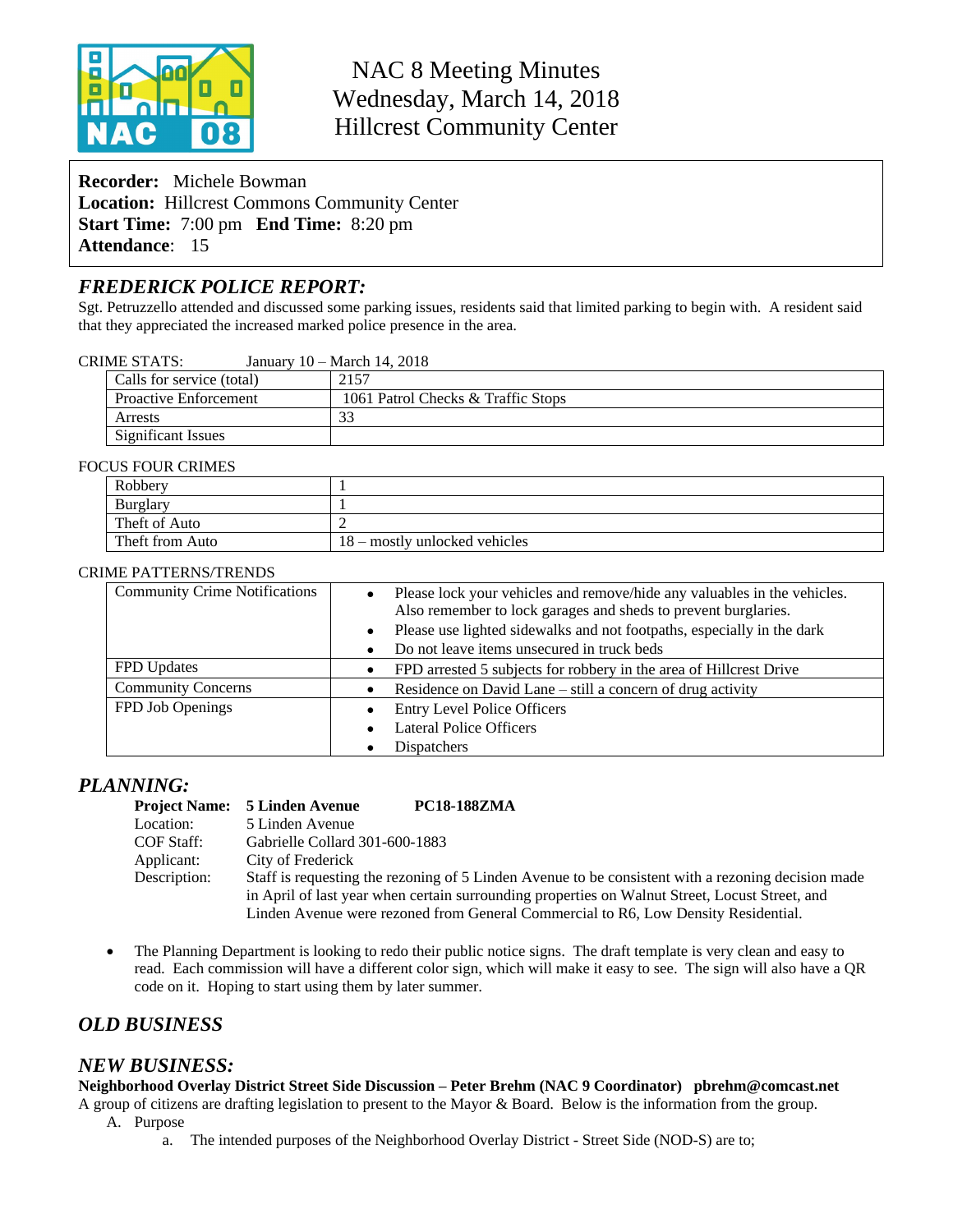- i. recognize that built environmental characteristics are a major part of the identity and positive image of the City and the quality of life in a neighborhood;
- ii. conserve and enhance the traditional neighborhood character, fabric and setting (built environment) while guiding future development, reuse, and reinvestment;
- iii. Maintain property values and promote local design qualities;
- iv. reduce conflicts between new construction and existing development by encouraging compatible infill development by respecting the context of existing built environment;
- v. provide guidelines to clarify the community's expectations for the scope and scale of development within the district;

### B. Applicability

- a. Certificate of Approval Required. Before constructing, altering, reconstructing, moving, or demolishing any site or structure, a person shall submit an application and obtain a certificate of approval from the Planning Department if:
	- i. The site or structure is in an existing or proposed NOD–S and any exterior change is involved that modifies development standards (see Section E).
- b. Constructing, altering, reconstructing, moving, or demolishing any site or structure within a NOD-S must conform with the regulations contained in this section for the adopted NOD-S.
- c. All lots and structures existing at the time that the NOD-S is first applied to the property shall not be deemed a zoning nonconformity solely because of this overlay district.
- d. All exterior changes and uses must comply with the regulations of the NOD-S, unless the Planning Department approves a special use permit allowing the exterior change or use.
- e. In addition to the showings required by the Land Management Code, all of the following standards shall be met:
	- i. The building or use existed at the time the NOD-S overlay zoning district regulations requirements were first applied to the property.
	- ii. The requested activity complies with all requirements and regulations of this LMC other than the NOD-S overlay zoning district regulations – in case of conflict, the NOD-S shall control.
- f. Nothing shall be deemed to permit the reconstruction—similar or different, whole or in part—of a building, improvement or use existing at the time the NOD-S overlay zoning regulations were first applied to the property that has been voluntarily demolished or discontinued. Voluntarily torn down buildings and improvements or discontinued uses shall be replaced with buildings, improvements and uses that comply with the regulations of the NOD-S.
- C. Locational Guidelines
	- a. Except for applications filed by the City or otherwise authorized by the Board of Alderman, the Planning Department is instructed not to accept NOD-S applications unless the application meets all the following:
		- i. Is requesting that either at least a minimum of 15 contiguous properties be zoned NOD-S or that an existing NOD-S be extended;
		- ii. Is applied to an area where at least 75% of the lots are developed; and
		- iii. Is located in an area in which a text change petition is submitted by the Board of Alderman as outlined in Sec. D – NOD-S Creation Process.
- D. NOD-S Creation or Amendment Process
	- a. Application to create or amend a NOD-S overlay shall be in accordance with the following process;
		- i. Residents representing a minimum of 20% of the property owners in the proposed NOD-S shall submit a petition to the City Clerk requesting the Planning Department consideration for a neighborhood character analysis review. The petition shall:
			- 1. Include the names, addresses and contact information of the petitioners;
			- 2. Define the proposed NOD-S study area;
			- 3. Include a count of the number of houses and secondary structures encompassed by the proposed NOD-S area;
			- 4. Cite specific zoning ordinance section/regulation of concern that the Planning Department should focus on; and
			- 5. Identify the specific built environmental characteristics to be analyzed. See Sec. E Development Standards
		- ii. The petitioning residents shall send a copy of the petition to the City Clerk, the Community Outreach Coordinator for the City of Frederick and the Coordinators of the affected Neighborhood Advisory Councils (NACs) for inclusion in the agenda and discussion at the next regularly scheduled NAC meeting.
		- iii. Prior to the petition being presented to the Board of Alderman, the Planning Department shall be granted a 60 calendar day period to review the adequacy of the petition and prepare a report confirming that the petition is compliant (the report) with Sec.  $D(a)(i)$  above..
			- 1. During this time period, the Planning Department shall mail a letter to all property owners within the proposed study area informing property owners that a NOD-S application has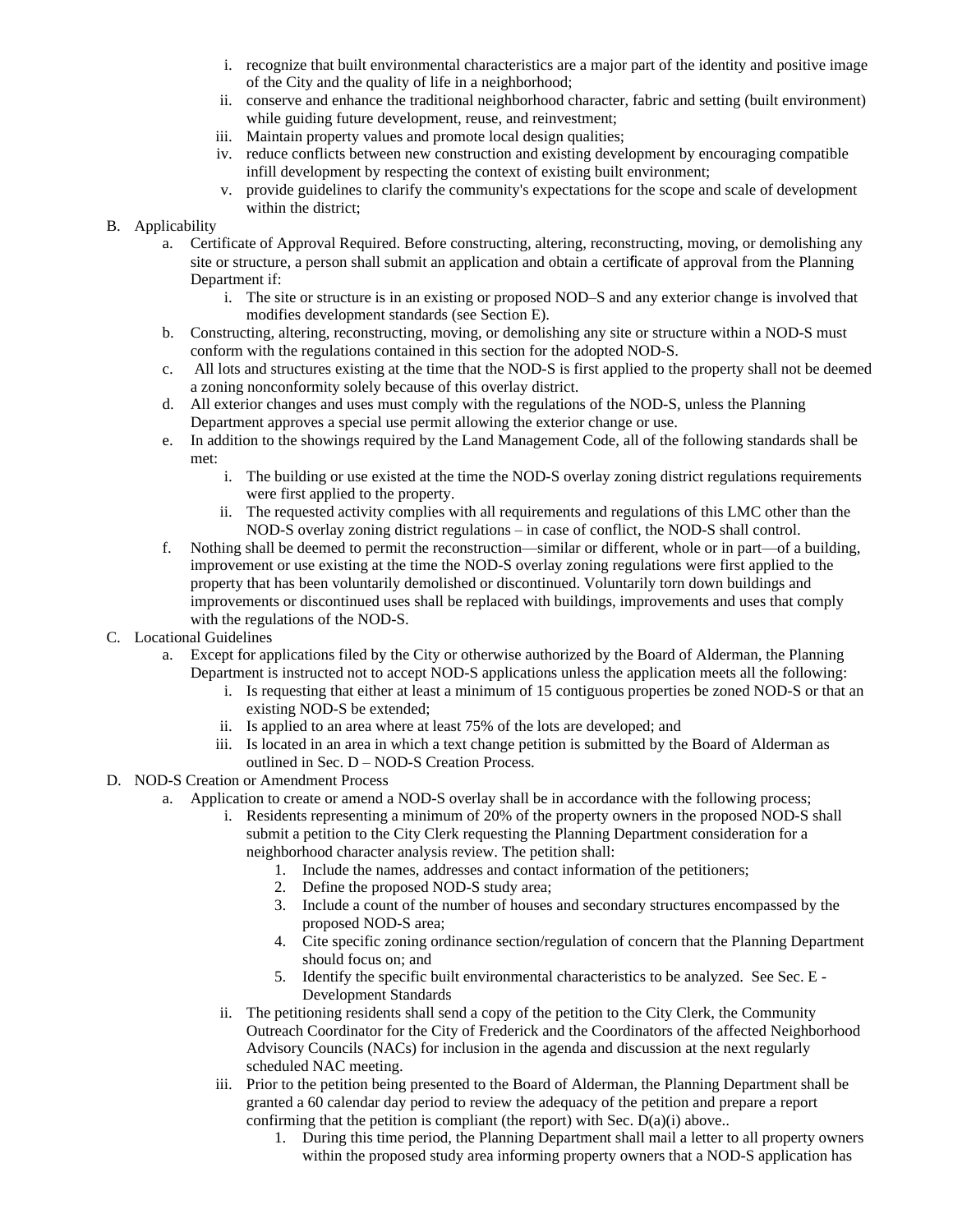been filed and seeking input on what, if any, guidelines described within Sec. E - Development Standards the property owners may wish the Planning Department to consider.

- 2. The Planning Department shall compile the property owner survey results and include them as part of their presentation to the Board of Alderman at the conclusion of the 60 calendar day time period.
- iv. Upon completion, the Planning Department shall present the NOD-S petition package that will include the petition, survey results, and report.
- v. Following the Board of Alderman's review of the petition, the Board of Alderman shall determine by vote whether to direct Planning Department to complete the neighborhood built environmental characteristics and regulations analysis (NBECR).
- vi. In accordance with Board of Alderman's directive, the Planning Department shall complete an analysis over a 90 calendar day period of the NBECR for the proposed NOD-S study area and identify the specific NBECR that reflect the predominant representation of the lots within the proposed NOD-S. For the purposes of this paragraph, predominant shall mean greater than 65%.
- vii. Upon completion of the analysis and development of a preliminary recommendation as it applies to NBECR, the Planning Department shall notify the affected NAC(s) in which the proposed NOD-S boundaries occur.
- viii. The NAC(s) will schedule a meeting of property owners in the proposed NOD-S study area that will also be open to other NAC residents for neighborhood review of the Planning Department analysis and preliminary recommendations.
	- 1. When scheduling the NAC meeting, the City shall notify via first class mail, all property owners within the proposed NOD-S study area of the date, time and location of the NAC meeting to be held for the neighborhood, and provide a copy of the analysis and preliminary recommendations.
- ix. Following the NAC meeting, the Planning Department shall develop a final recommendation as it applies to the NBCER, giving great weight to the comments made by property owners in the proposed NOD-S study area.
- x. The Planning Department will present the NBCER analysis, summary of the NAC meeting feedback, and the final Planning Department recommendation (the materials) to the Board of Alderman.
- xi. Within 45 calendar days of receiving the materials, the Board of Alderman shall review the materials & schedule a public hearing to consider and vote on the creation of the proposed NOD-S.
- E. Development Standards
	- a. The development standards for any NOD-S that are listed below shall include, but are not limited to:
		- i. Required minimum and maximum footprints for any dwelling unit and secondary structures;
			- ii. Maximum residential density;
			- iii. Floor area ratio;
			- iv. Lot coverage ratio;
			- v. Setbacks from property lot lines for primary and secondary structures as viewed from the street right-of-way, excluding alleys, and including building separation on adjacent lots;
			- vi. Height of primary and secondary structures;
			- vii. Width of primary and secondary structures;
		- viii. Depth of primary and secondary structures;
		- ix. Impervious surface ratio to the lot;
		- x. Vehicular surface areas;
		- xi. Landscaping and hardscaping; and
		- xii. Other neighborhood concerns.
- F. Implementation of a NOD-S
	- a. Immediately following the Board of Alderman adoption of the NBECR, the Planning Department may accept an application to review a property within established NOD-S borders as being compliant with NOD-S guidelines.
	- b. No application for a building permit for new external construction or exterior alterations on a property within the proposed NOD-S shall be granted after the NBECR is authorized by the Board of Alderman or until the NOD-S is approved or denied, unless:
		- i. the Planning Department grants an exception using the criteria outlined in the proposed NOD-S NBECR guidelines; or
		- ii. one year has passed.
	- c. No application for a demolition permit on a property within the proposed NOD-S shall be granted after the NBECR is authorized by the Board of Alderman or until the NOD-S is approved or denied, unless: